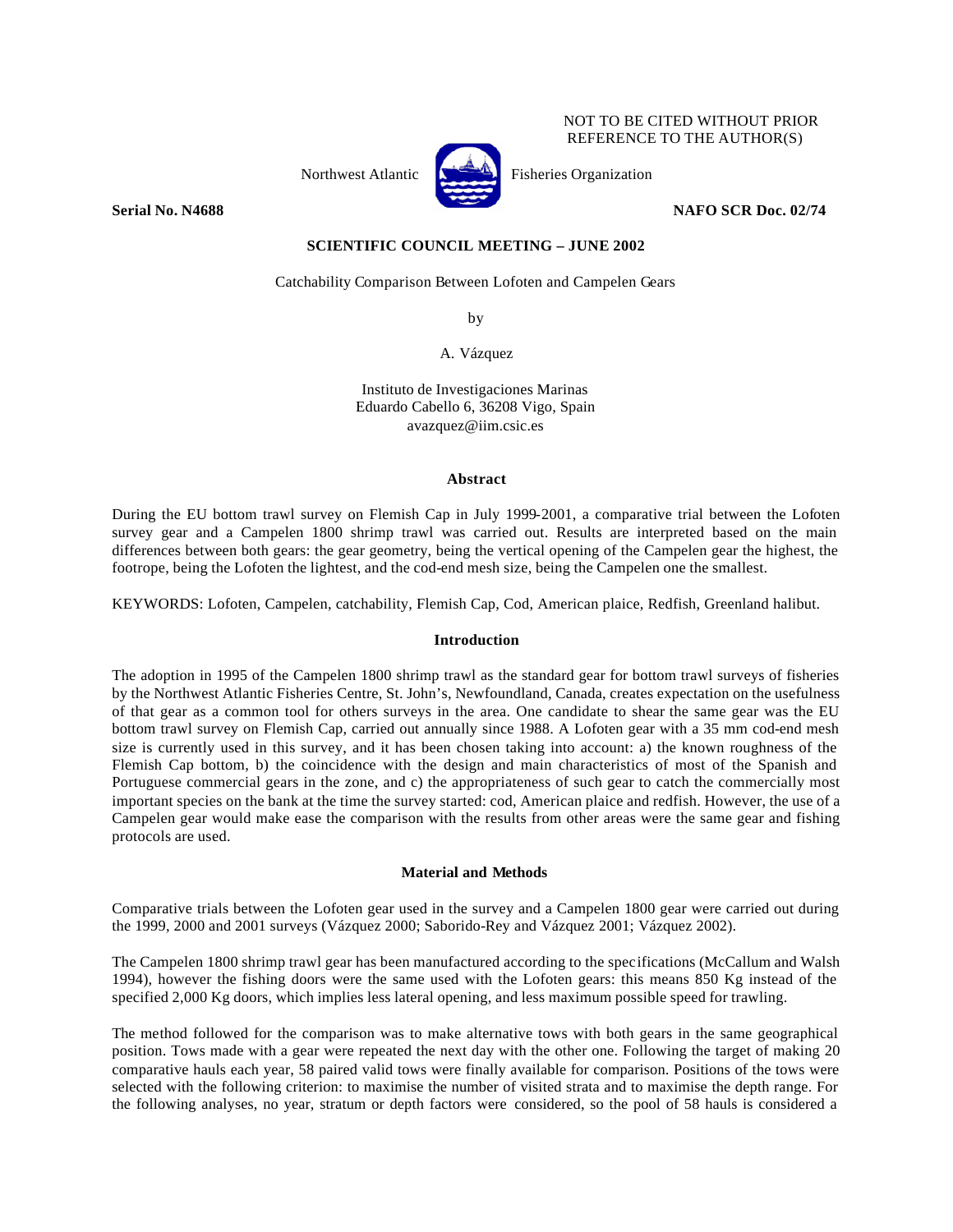uniform sampling set. However, annual indices were calculated to have an alternative estimation of the variability of the results.

## **Results**

Fifty-eight paired tows were used for the comparison, and such number is considered low to produce fine results (Pelletier 1998). In addition, the abundance of several species, i.e.: cod and American plaice, was very low, resulting in very scarce data for an exact comparison. In these circumstances, only approximate conclusions were attempted. Table 1 summarizes the results obtained in the three years for most abundant species, and Table 2 do it for other abundant species on the bank.

Figure 1 shows comparative catch and length distributions for main species. Two graphics are presented for each of them: catches at left and length distributions at right. Catches are shown in a natural scale, instead of a logarithmic one, because that transformation produced a quite similar graphic for all species, its interpretation being uncertain. The occurrence of extraordinary catches was judged from these plots. For juvenile redfish there is a 26 (Lofoten) to 225 Kg (Campelen) point, but that ratio is inside the range observed for this species. For *Sebastes marinus* there was an additional 5,571 to 64 Kg point, not presented in the plot, judged as extraordinary and discarded for further considerations. The point corresponding to 1 to 188 Kg, even judged extraordinary, was only excluded for calculating length distributions. For *Sebastes mentella* exists a 5,418 to 752 Kg point that strongly influences the results, but there is no reasons to exclude it for catch ratios calculation.

Leng distribution were calculated using paired tows for which catch ratio Campelen / Lofoten or their inverse, was geater that 10 (cod, A. plaice and *S. fasciatus*), 20 (G. halibut and grenadier), 30 (*S. mentella*), 50 (juvenile redfish and *S. marinus*) or 60 times (shrimp). This procedure was thought to exclude data from paired tows where one of the gears caught nothing or almost nothing, to make more homogeneous the sample. The ratios of Campelen / Lofoten frequency by length class were calculated by fit to a bilinear function:

| $r = (a l + b) / (l + c)$ | $r$ – frequency ratio |
|---------------------------|-----------------------|
|                           | $l$ – length          |
|                           | a, b, c – parameters  |

The minimum square fit was weighted by the total joint frequency at each length group. To solve the cases where the Lofoten frequency was cero, frequencies were grouped, including five original length classes in each group. The ratios calculated in this way and the fitted curve are presented in Figure 1, right, where fit parameters and determination coefficient  $(r^2)$  for the fit are shown as footnotes. For cod and American plaice, even the fit to a straight line was not significant. The fit was fairly good for all other species (r2  $\geq$  0.69) and, in general, the relationship showed a increasing trend of the ratio with decreasing length, indicating a generalized higher efficiency of the Campelen gear for small size fish.

## **Discussion**

The comparison of the catchability of these gears needs to take into account three factors: first, the difference in gear geometry and rigging, the main factor of catchability, second, the difference in footrope: 35 cm steel bobbins in the Lofoten and a heavier rockhopper in the Campelen, and third, the difference in cod-end mesh size: 35 mm in the Lofoten gear and 20 mm for the Campelen, which implies different retention of species with fish length in the selection range. Catchability differences by fish length not attributed to different mesh sizes were also observed, so not only crude comparison of catches was carried out but also differences by length groups were considered. Our results are coincident with the conclusion after comparing the Campelen shrimp trawl with the Engels 145 otter trawl: the catch rate is strongly dependent of the fish length (Warren 1997). It is important to note that the Campelen gear in our trial was used with smaller fishing doors than specified, which may result in shorter lateral opening.

The current cod stock in Flemish Cap is made up of small length fish; results indicate that these small size cod are best caught by the Campelen gear: 1.21 times more than for Lofoten gear, probably due to its wider swept path. The variability in catch ratio (Table 1) is attributed to the random variability of the results, also observed in Figure 1. This ratio does not show significant relation with length of fish in the observed size range, but the sample size was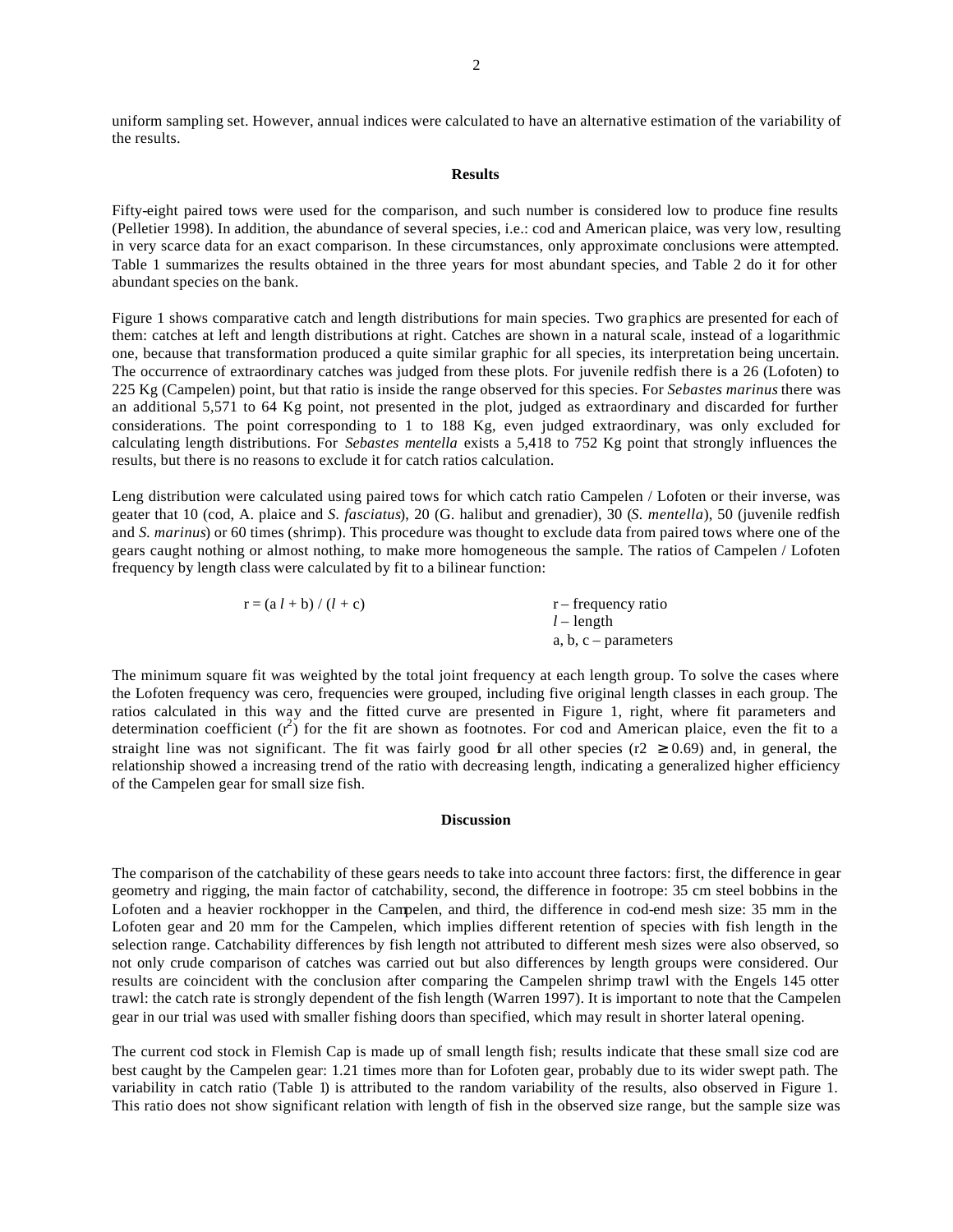quite reduced. The change in the footrope would produce a decreasing rate as the fish length increase (Godo and Sunnana 1992), and we attribute the no significance of the test to the small size of the sample available.

Large size American plaice, most of fish in the current population, were better caught by the Campelen gear: ratio 1.85. No relationship was found between this ratio and length of fish in the 35 to 55 cm length interval. However it would be expected, taking into account the difference in footropes of both gears (Godo and Walsh 1992). Results of the Campelen and Engels 145 comparative trial (Warren 1997) showed a strong declining ratio with length. Nevertheless, the conclusion is strongly dependent of the highest ratio for small size fish, and the ratio is uniform in the 35 to 55 cm length interval, even the variability is higher. In a recent comparative experiment between a Campelen gear and a *Pedreira* carried out in the Newfoundland Grand Bank (Paz *et al.* 2002), the Lofoten / Pedreira catch ratio observed for fish in the 30 to 50 cm length range was less than 0.5. Even the *Pedreira* is a gear almost equivalent to the Lofoten, it was used with 15 cm rubber discs in the foot rope instead of 35 cm steel bobbins used in our survey. In addition, the length of the wraps is 200 m for the *Pedreira* and 100 m for the Lofoten. In conclusion, even the Campelen gear has been the same in both experiments, the particular rigging of the *Pedreira* makes it more efficient.

The catch ratio for redfish as a whole appears quite dependent of the fish length: the Campelen gear being more efficient for small fish which have a wider pelagic distribution, and the Lofoten gear being more efficient for fish larger than 25 cm, approximately. The declining of catch ratio with increasing fish length is best observed in juvenile redfish, where the sizes are the smallest, and the lowest ratio for large fish is observed in *S. mentella*. For *S. marinus*, catch ratio decline seems to reach a value of 1.0 at around 35 cm, but results are no significant beyond that length. The results are quite similar for *S. mentella*, where a catch ratio equal 1.0 is reached at around 25 cm length, being the Lofoten catches the highest for large fish. It is necessary to note that results of each redfish species are strongly dependent of a single paired haul, and it produces uncertainty on conclusions.

For Greenland halibut, the Lofoten gear seems to be more efficient than the Campelen one. The overall catch rate is 0.40, although the rate comes close to 1 for fish less than 20 cm length. These results are not consequence of a single paired tow, as in the case of *S. mentella*, and seem to be quite consistent. This species is the only one where a strong less than one ratio was observed when considering main species (Table 1) and secondary species (Table 2). This low catch rate of the Campelen gear compared to the smaller Lofoten could be a due to some herding effect of the wraps in the Lofoten gear or to some dispersing properties of the Campelen. What is surprising is that those possible effects be only observed in Greenland halibut.

The effect of the two main catchability factors: gear geometry and cod-end mesh size, are well observed in shrimp. The Campelen gear, with higher mouth opening and smaller mesh size, made larger catches containing smaller length shrimp. Overall catch ratio was quite stable in the three years.

#### **Acknowledgements**

This study was supported by the European Commission (DG XIV, Study 00-028), CSIC, IEO, IPIMAR and the Basque Government.

I thank Aglen Asgeir, Institute of Marine Research, Bergen, Norway, for his valuable comments for data analysis.

### **References**

Díaz, P. 2001. Northern Shrimp (*Pandalus borealis*) on Flemish Cap in July 2001. *NAFO SCR Doc.* 01/172.

- Godo, O.R., and K. Sunnana. 1992. Size selection during trawl sampling of cod and haddock and its effect on abundance indices at age. *Fish. Res*. 13: 293-310.
- Godo, O.R., and S.J. Walsh. 1992. Escapement of fish during bottom trawl sampling implications for resource assessment. *Fish Res*. 13: 281-292.
- Paz, X., D.G. Troncoso, and P. Durán. 2002. Comparative exercise of efficiency between C/V *Playa de Menduiña* and R/V *Vizconde de Eza* in the NAFO Division 3NO in May 2001. *NAFO SCR Doc*. 02/5.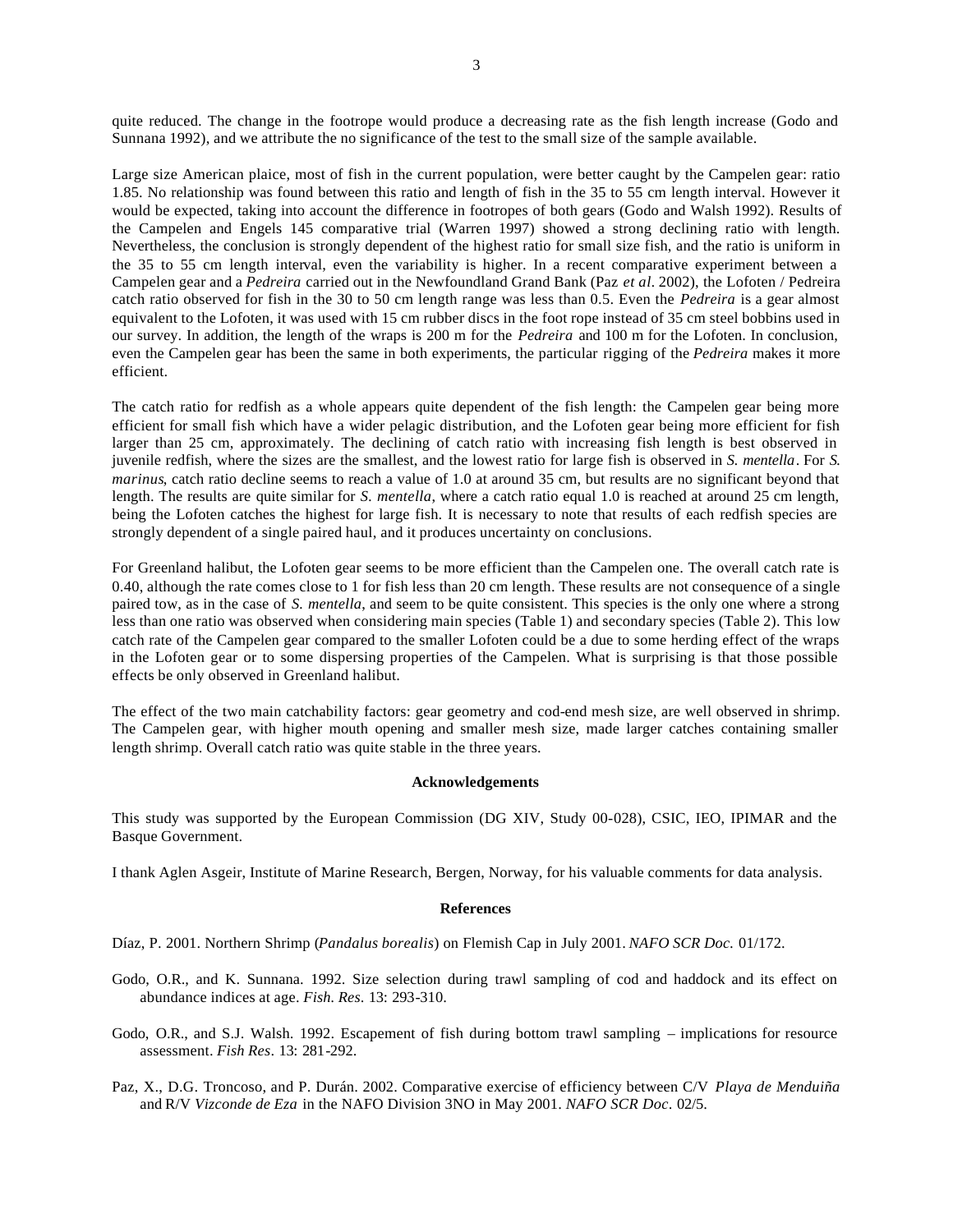- Pelletier, D. 1998. Intercalibration of research survey vessels in fisheries: a review and an application. *Can. J. Fish. Aquat. Sci.* 55: 2672-2690.
- McCallum, B.R., and S.J. Walsh. 1994. Campelen 1800. Survey trawl reference manual. *Dep. of Fisheries and Oceans*, Newfoundland, Canada.
- Saborido-Rey, F., and A. Vázquez. 2001. Results from Bottom Trawl Survey on Flemish Cap of July 2000. *NAFO SCR Doc*. 02/22.
- Vázquez, A. 2000. Results from Bottom Trawl Survey of Flemish Cap in July 1999. *NAFO SCR Doc* 00/09.
- Vázquez, A. 2002. Results from Bottom Trawl Survey on Flemish Cap of July 2001. *NAFO SCR Doc*. 02/12.
- Warren, W.G. 1997. Report on the comparative fishing trial between the *Gadus Atlantica* and *Teleost*. *NAFO Sci. Coun. Studies*, 29: 81-92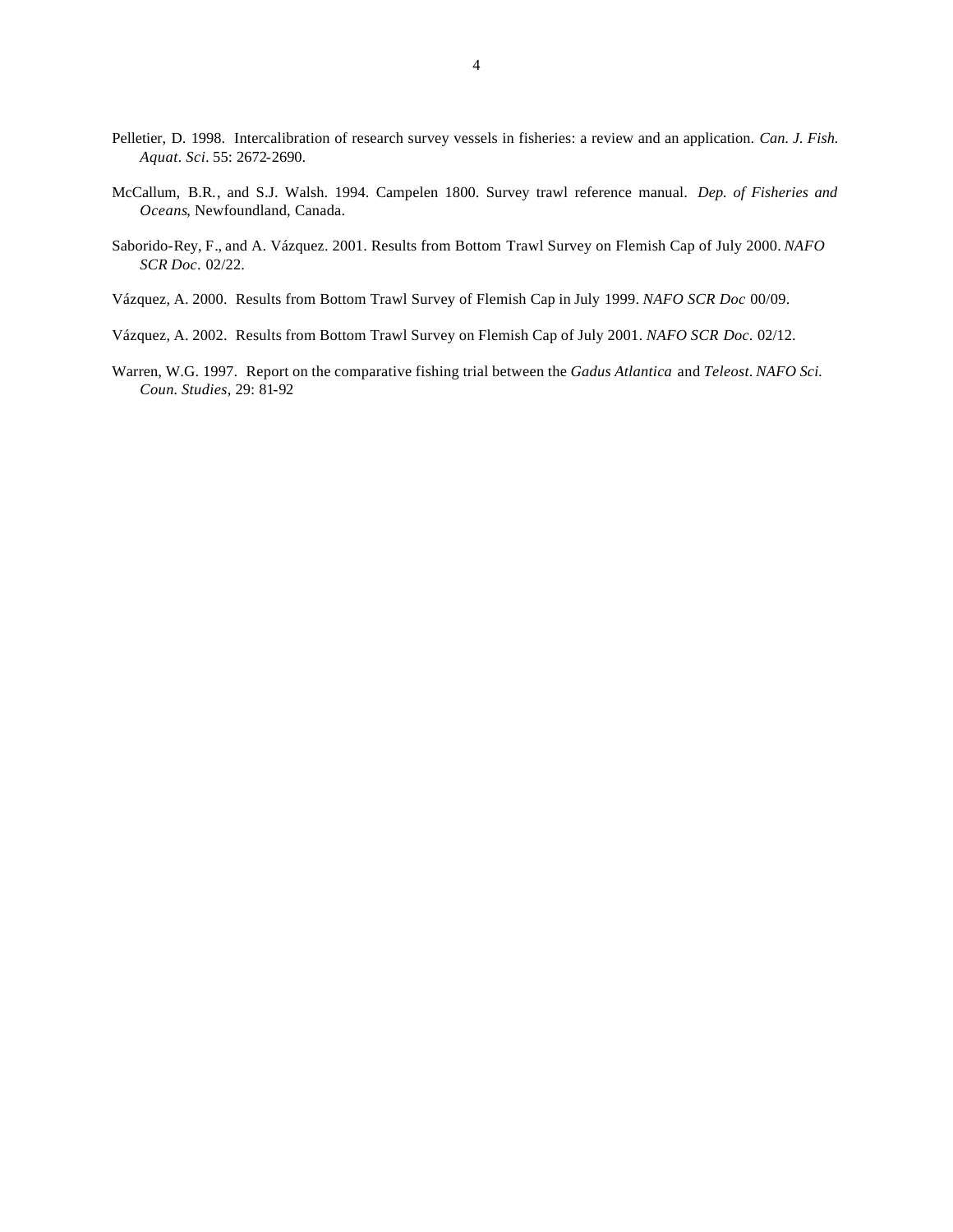Table 1 – Results of selected species. Gear A: Lofoten B: Campelen

Catch in Kg corresponds to the whole catch obtained with all comparative hauls. Catch if Kg/mile or Number/mile are total catch divided by the whole distance towed. Occurrence is the number of hauls in which one fish appeared, at the least.

| <b>Species</b>  |          | Catch | Catch (Kg/mile)  |      | Catch (Kg)       |                |        | Catch (N/mile) |                         | Occurrence (hauls) |                  |
|-----------------|----------|-------|------------------|------|------------------|----------------|--------|----------------|-------------------------|--------------------|------------------|
|                 |          | ratio |                  |      |                  |                |        |                |                         |                    |                  |
|                 | survey   | B/A   | A                | B    | A                | $\overline{B}$ | A      | B              | $\overline{\mathbf{A}}$ | B                  | $A + B$          |
|                 |          |       |                  |      |                  |                |        |                |                         |                    |                  |
|                 | 1999     | 1.81  | 33               | 60   | 59               | 89             | 18     | 46             | 6                       | 9                  | 6                |
|                 | 2000     | 1.06  | $\sqrt{48}$      | 51   | 84               | 85             | 18     | 25             | 10                      | $10\,$             | $\epsilon$       |
|                 | 2001     | 0.90  | 39               | 35   | 68               | 52             | 45     | 48             | 12                      | $\overline{9}$     | $\mathbf{9}$     |
| cod             | total    | 1.21  | 120              | 146  | 210              | 226            | $81\,$ | 120            | 28                      | $28\,$             | 21               |
|                 |          |       |                  |      |                  |                |        |                |                         |                    |                  |
|                 | 1999     | 1.84  | 54               | 100  | 94               | 148            | 47     | 93             | 7                       | $\overline{9}$     | 7                |
|                 | 2000     | 2.76  | 31               | 85   | 54               | 145            | 41     | 94             | 9                       | 10                 | $\boldsymbol{7}$ |
| American        | 2001     | 1.56  | 94               | 147  | 166              | 224            | 128    | 182            | 8                       | $10\,$             | $\, 8$           |
| plaice          | total    | 1.85  | 180              | 333  | 313              | 517            | 216    | 369            | 24                      | 29                 | $22\,$           |
|                 |          |       |                  |      |                  |                |        |                |                         |                    |                  |
|                 | 1999     | 37.78 | $\boldsymbol{0}$ | 7    | $\boldsymbol{0}$ | 11             | 17     | 634            | $\overline{4}$          | 10                 | $\overline{4}$   |
|                 | $2000\,$ | 2.59  | 62               | 162  | 110              | 267            | 1965   | 5665           | 16                      | 18                 | 16               |
| juvenile        | 2001     | 8.94  | 34               | 304  | $60\,$           | 456            | 2377   | 23763          | 11                      | 12                 | $11\,$           |
| <b>Sebastes</b> | total    | 4.89  | 97               | 473  | 170              | 734            | 4360   | 30061          | 31                      | 40                 | 31               |
|                 |          |       |                  |      |                  |                |        |                |                         |                    |                  |
|                 | 1999     | 6.71  | 12               | 80   | $20\,$           | 119            | 32     | 207            | 13                      | 14                 | 13               |
|                 | 2000     | 0.90  | 244              | 219  | 425              | 361            | 546    | 516            | 17                      | 18                 | 17               |
| <b>Sebastes</b> | 2001     | 1.84  | 19               | 35   | 33               | 52             | 53     | 137            | 14                      | 13                 | 12               |
| marinus         | total    | 1.22  | 275              | 334  | 478              | 532            | 632    | 861            | 44                      | 45                 | 42               |
|                 |          |       |                  |      |                  |                |        |                |                         |                    |                  |
|                 | 1999     | 0.42  | 343              | 145  | 560              | 209            | 1617   | 863            | $\,8\,$                 | 11                 | $8\phantom{1}$   |
|                 | 2000     | 0.26  | 5274             | 1390 | 9351             | 2289           | 19840  | 6507           | 14                      | 14                 | 14               |
| <b>Sebastes</b> | 2001     | 0.95  | 156              | 148  | 273              | 223            | 667    | 862            | 13                      | 13                 | $11\,$           |
| mentella        | total    | 0.29  | 5773             | 1683 | 10184            | 2721           | 22124  | 8232           | 35                      | 38                 | 33               |
|                 |          |       |                  |      |                  |                |        |                |                         |                    |                  |
|                 | 1999     | 1.26  | 71               | 90   | 118              | 133            | 407    | 606            | 14                      | 15                 | 14               |
|                 | 2000     | 0.69  | 515              | 354  | 904              | 588            | 2647   | 2157           | 20                      | $20\,$             | $20\,$           |
| <b>Sebastes</b> | 2001     | 1.86  | 41               | 76   | 72               | 115            | 276    | 730            | 15                      | 17                 | 12               |
| fasciatus       | total    | 0.83  | 628              | 520  | 1094             | 835            | 3330   | 3492           | 49                      | 52                 | 46               |
|                 |          |       |                  |      |                  |                |        |                |                         |                    |                  |
|                 | 1999     | 0.40  | 283              | 112  | 461              | 168            | 462    | 190            | 13                      | 14                 | 13               |
|                 | 2000     | 0.58  | 131              | 76   | 231              | 124            | 247    | 174            | 16                      | 16                 | 16               |
| Greenland       | 2001     | 0.28  | 185              | 52   | 324              | $78\,$         | 250    | 84             | 16                      | 13                 | 13               |
| halibut         | total    | 0.40  | 599              | 240  | 1015             | 370            | 960    | 447            | 45                      | 43                 | 42               |
|                 |          |       |                  |      |                  |                |        |                |                         |                    |                  |
|                 | 1999     | 2.12  | 14               | 29   | 22.              | 41             | 27     | 120            | 7                       | 7                  | 7                |
|                 | 2000     | 3.42  | 12               | 42   | 22               | 69             | 35     | 150            | 9                       | 10                 | $\overline{9}$   |
| Roughhead       | 2001     | 1.81  | $25\,$           | 44   | 43               | 67             | 60     | 148            | 9                       | $11\,$             | $\boldsymbol{9}$ |
| grenadier       | total    | 2.29  | 51               | 116  | 87               | 177            | 122    | 418            | 25                      | $28\,$             | 25               |
|                 |          |       |                  |      |                  |                |        |                |                         |                    |                  |
|                 | 1999     | 5.00  | 139              | 694  | 228              | 1027           | 22.5   | 204.5          | 9                       | 13                 | $\boldsymbol{9}$ |
|                 | 2000     | 7.14  | 120              | 858  | 212              | 1403           | 22.9   | 210.3          | 17                      | $20\,$             | 17               |
|                 | 2001     | 7.95  | 95               | 759  | 168              | 1133           | 14.8   | 161.3          | 16                      | 18                 | 16               |
| Shrimp*         | total    | 6.52  | 355              | 2312 | 608              | 3563           | 60.3   | 576.1          | 42                      | 51                 | 42               |

\* abundances in '000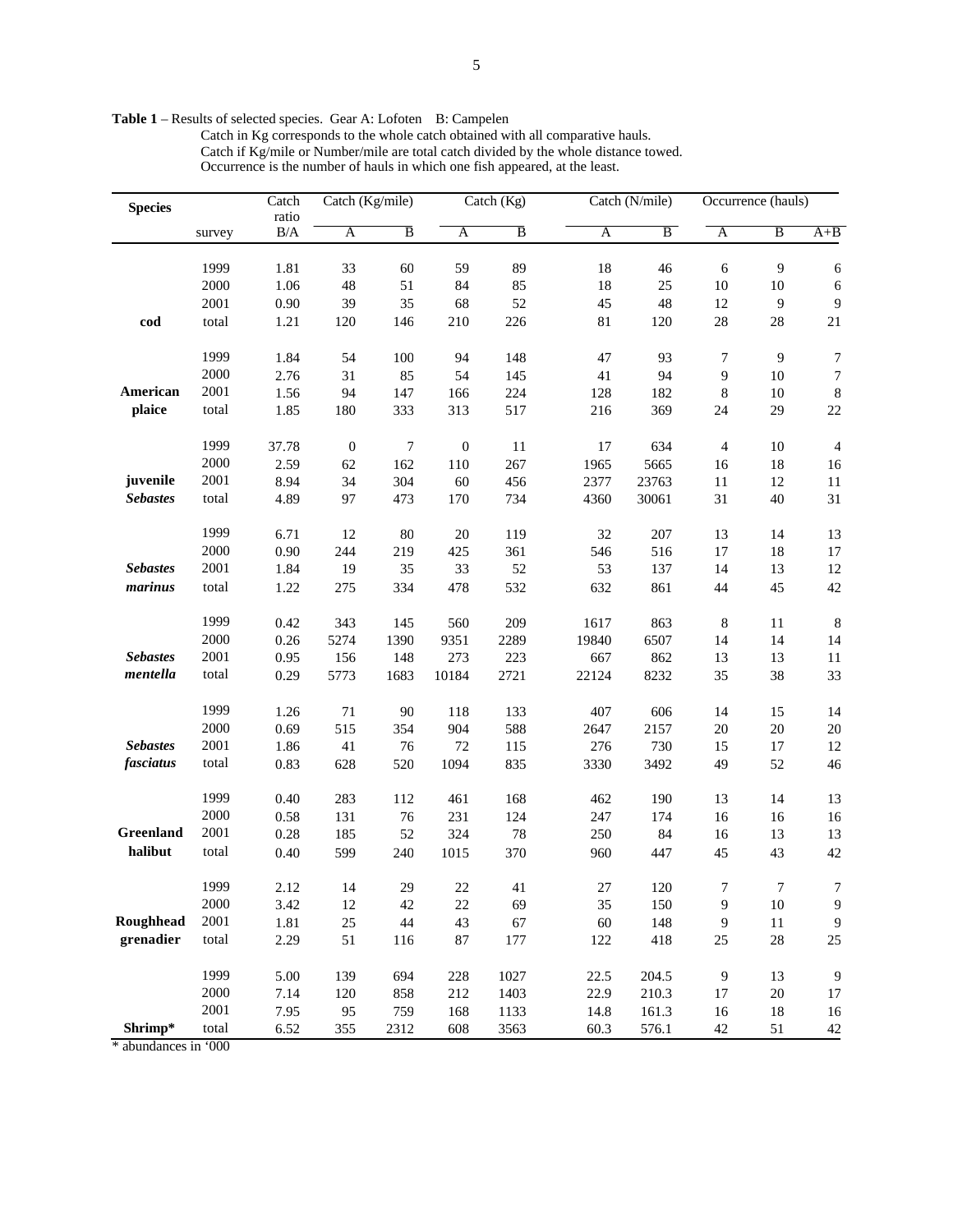**Table 2** – Results from two comparative trials between Lofoten and Campelen fishing gears by repeating tows. Catch ratio: quotient between mean catch per mile Campelen/Lofoten Occurrence: number of hauls where each species occurred in the gears: Lofoten–Campelen–both.

|                     |             |                | Catch       | Catch in   |                                       |
|---------------------|-------------|----------------|-------------|------------|---------------------------------------|
| Species             | Catch ratio | Occurrence     | (Kg)        | Number     | Observations                          |
| Raja radiata        | 5.93        | $6 - 14 - 5$   | 15-82       | $9 - 50$   | no size differences observed          |
|                     | 4.39        | $11-19-10$     | 26-109      | 16-82      |                                       |
|                     | 2.71        | 14-18-12       | 56-130      | 20-58      |                                       |
| Chauliodus sloani   | 1.64        | $6 - 8 - 6$    | $2 - 2$     | $54 - 84$  | no size differences observed          |
|                     |             | $0 - 0 - 0$    | $0-0$       | $0-0$      |                                       |
|                     | 3.86        | $5 - 6 - 4$    | $1-2$       | 10-38      |                                       |
| Stomias boa         | 1.36        | $2 - 2 - 1$    | $0.1 - 0.1$ | $21 - 44$  | no size differences observed          |
|                     |             | $0-1-0$        | $0 - 1$     | $0 - 1$    |                                       |
|                     | 2.20        | $8 - 7 - 7$    | $1-1$       | 24-72      |                                       |
| Urophycis chesteri  | 6.20        | $7-10-7$       | $6 - 35$    | 113-935    | effect of the small cod-end mesh      |
|                     | 2.59        | $12 - 13 - 12$ | $11 - 27$   | 187-768    | size of the Campelen gear             |
|                     | 2.64        | $6 - 7 - 6$    | $5 - 12$    | 30-169     |                                       |
| Antimora rostrata   | 2.77        | $2 - 2 - 2$    | $9 - 22$    | 75-301     | effect of the small cod-end mesh      |
|                     |             | $0 - 0 - 0$    | $0-0$       | $0-0$      | size of the Campelen gear             |
|                     | 2.33        | $5 - 5 - 5$    | 37-74       | 243-625    |                                       |
| Nezumia bairdi      | 3.41        | $9-10-9$       | $10-31$     | 172-1054   | no size differences observed          |
|                     | 3.98        | $10-14-10$     | $4-16$      | 137-626    |                                       |
|                     | 2.49        | $12 - 12 - 12$ | $15 - 33$   | 188-522    |                                       |
| Wolffish (A. lupus) | 3.54        | $12 - 12 - 11$ | 38-116      | 92-359     | the smallest sizes was better         |
|                     | 2.06        | 17-19-17       | $41 - 80$   | 134-496    | caught by the Campelen gear           |
|                     | 2.52        | 13-13-12       | 41-90       | 100-573    |                                       |
| Wolffish (A. minor) | 1.60        | $11 - 14 - 11$ | $64-92$     | $35-65$    | no size differences observed          |
|                     | 1.88        | $12 - 16 - 11$ | 62-109      | $29-63$    |                                       |
|                     | 1.67        | $7 - 9 - 5$    | 35-50       | $9 - 15$   |                                       |
| Lycodes smarki      | 16.40       | $6 - 11 - 6$   | $2 - 31$    | $11 - 230$ | the smallest sizes was better         |
|                     | 3.76        | $9 - 12 - 9$   | $5-19$      | 26-121     | caught by the Campelen gear           |
|                     | 1.73        | $8-9-6$        | $6-9$       | 21-41      |                                       |
| Lycodes reticulatus | 5.58        | $11 - 13 - 11$ | $5 - 26$    | 43-362     | sizes $<$ 25 cm were better caught by |
|                     | 1.55        | $11 - 16 - 11$ | 24-35       | 363-813    | the Campelen gear                     |
|                     | 1.02        | $8-9-8$        | $17 - 15$   | 110-171    |                                       |
| Triglops murrayi    | 11.01       | $9-10-9$       | $1-9$       | $42 - 646$ | no size differences observed          |
|                     | 25.57       | $10-16-10$     | $1 - 16$    | 40-1566    |                                       |
|                     | 7.47        | $9 - 11 - 8$   | $2 - 13$    | 50-596     |                                       |
| Witch flounder      | 4.03        | $6 - 11 - 6$   | $11-38$     | $20 - 62$  | no size differences observed          |
|                     | 2.31        | $12 - 13 - 10$ | $25 - 56$   | 93-106     |                                       |
|                     | 2.66        | $7 - 11 - 7$   | 17-39       | 19-48      |                                       |
| Squid               | 2.04        | $11 - 10 - 6$  | $0.2 - 1$   | 15-85      | effect of the small cod-end mesh      |
|                     |             | $0 - 6 - 0$    | $0-0$       | $0-0$      | size of the Campelen gear             |
|                     | 5.49        | $9 - 16 - 8$   | $0.2 - 1$   | 10-74      |                                       |

Catch – Catch in number: absolute values: Lofoten–Campelen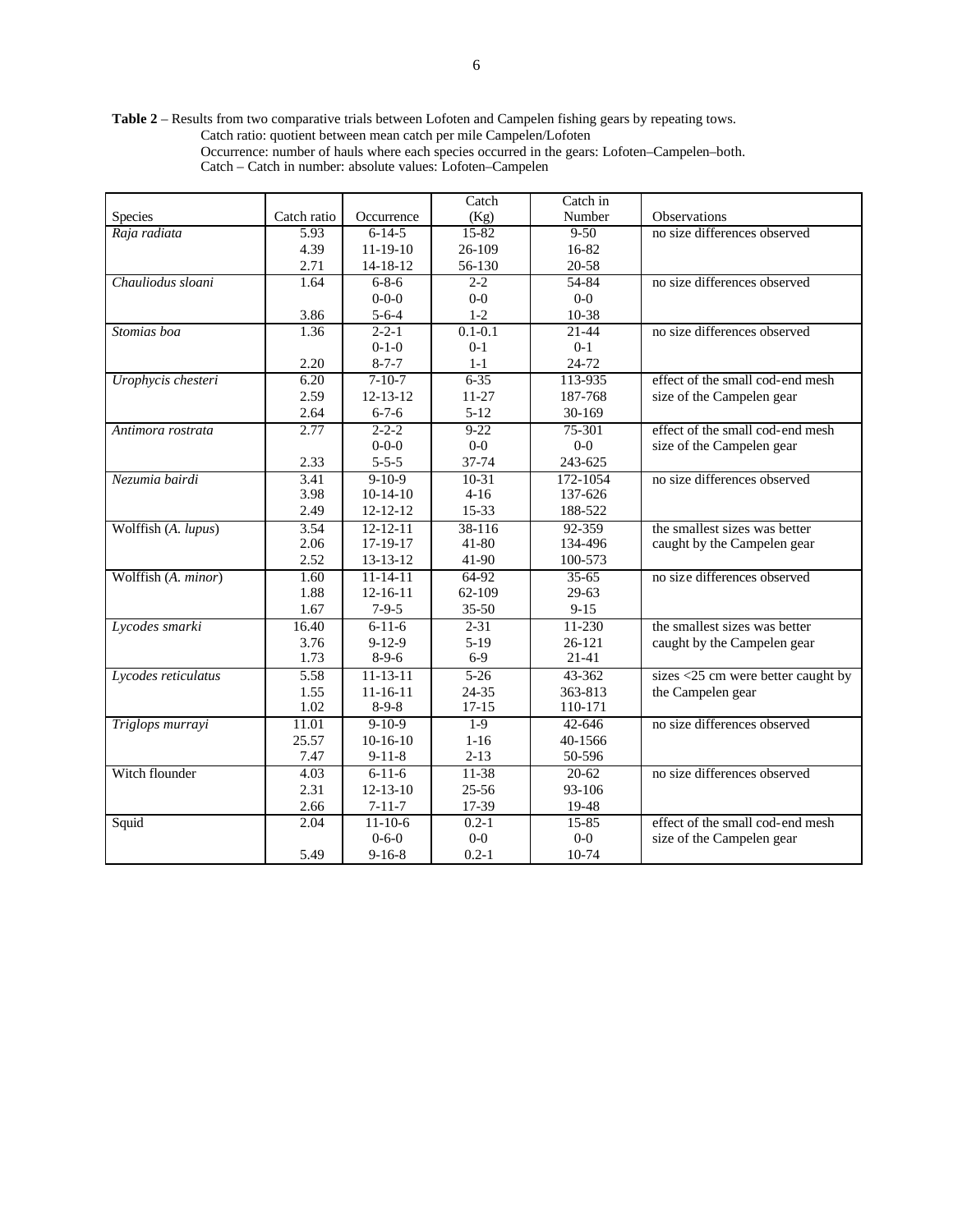

**Figure 1** – For each species: Left – catch in kg taken in paired tows. Right – Length frequencies taken with the Lofoten (thick line) and Campelen (narrow line) gears. Ratio plots and fitted curve. Parameters of the fitted curve in the footnote:  $r =$  ratio,  $l =$  fish length,  $r^2 =$  determination coefficient.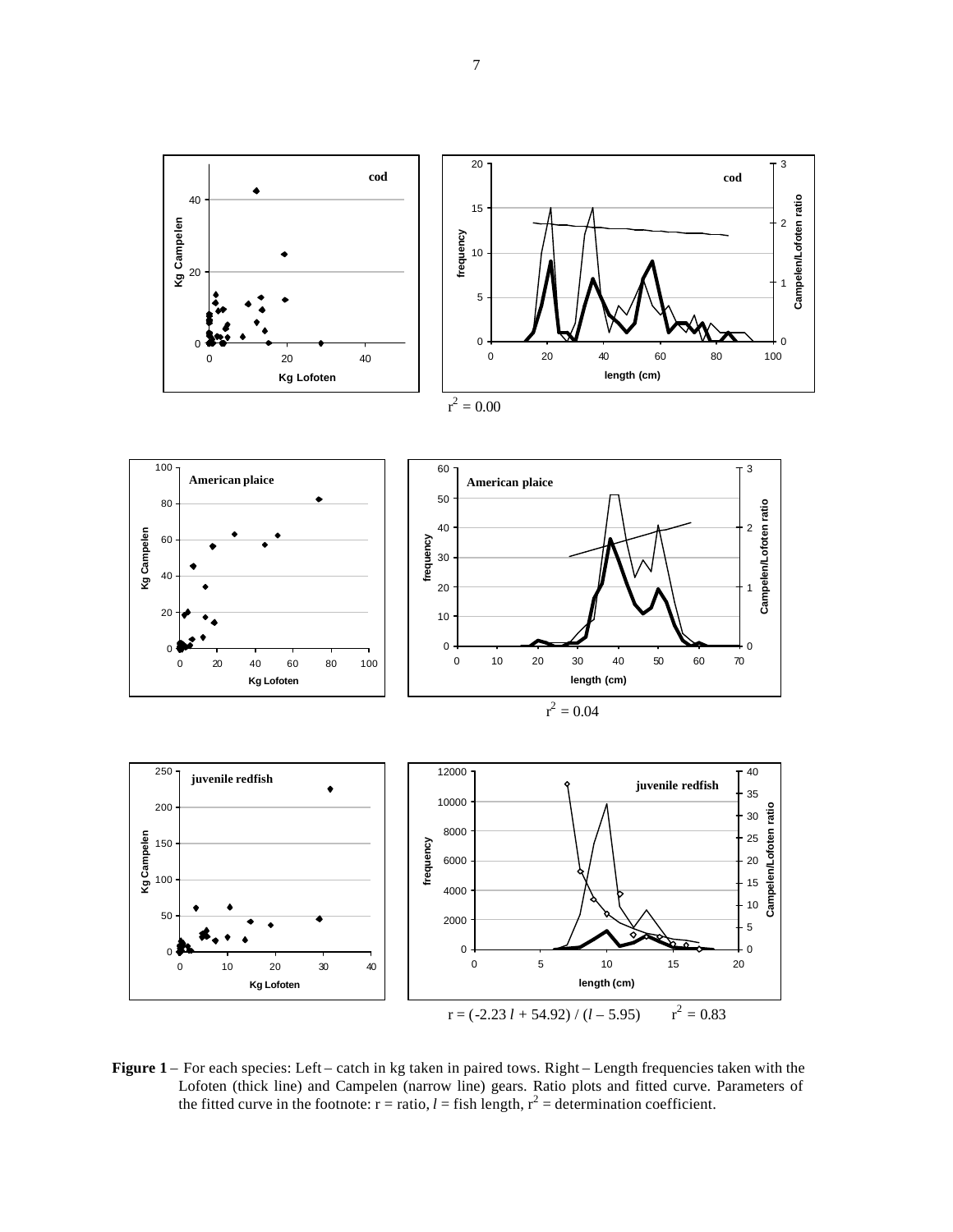

Figure 1 (continuation)